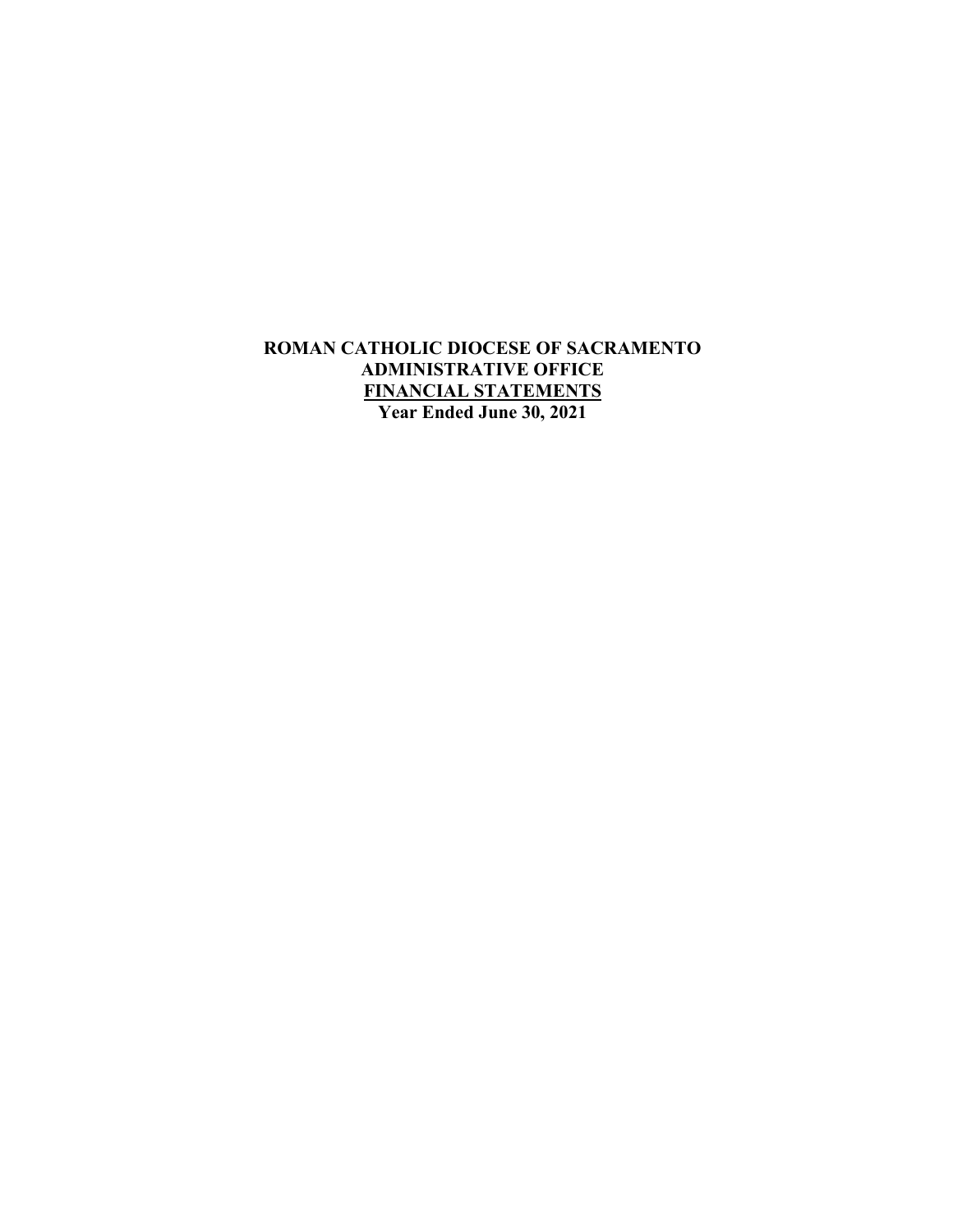

# **INDEPENDENT AUDITORS' REPORT**

Most Reverend Jaime Soto Roman Catholic Bishop of Sacramento

We have audited the accompanying financial statements of the Roman Catholic Diocese of Sacramento, Administrative Office (a nonprofit organization), which comprise the statement of financial position as of June 30, 2021, and the related statements of activities, and cash flows for the year then ended, and the related notes to the financial statements.

# **Management's Responsibility for the Financial Statements**

Management is responsible for the preparation and fair presentation of these financial statements in accordance with accounting principles generally accepted in the United States of America; this includes the design, implementation, and maintenance of internal control relevant to the preparation and fair presentation of financial statements that are free from material misstatement, whether due to fraud or error.

## **Auditor's Responsibility**

Our responsibility is to express an opinion on these financial statements based on our audit. We conducted our audit in accordance with auditing standards generally accepted in the United States of America. Those standards require that we plan and perform the audit to obtain reasonable assurance about whether the financial statements are free from material misstatement.

An audit involves performing procedures to obtain audit evidence about the amounts and disclosures in the financial statements. The procedures selected depend on the auditor's judgment, including the assessment of the risks of material misstatement of the financial statements, whether due to fraud or error. In making those risk assessments, the auditor considers internal control relevant to the entity's preparation and fair presentation of the financial statements in order to design audit procedures that are appropriate in the circumstances, but not for the purpose of expressing an opinion on the effectiveness of the entity's internal control. Accordingly, we express no such opinion. An audit also includes evaluating the appropriateness of accounting policies used and the reasonableness of significant accounting estimates made by management, as well as evaluating the overall presentation of the financial statements.

We believe that the audit evidence we have obtained is sufficient and appropriate to provide a basis for our audit opinion.

### **Opinion**

In our opinion, the financial statements referred to above present fairly, in all material respects, the financial position of the Roman Catholic Diocese of Sacramento, Administrative Office, as of June 30, 2021 and the changes in its net assets and its cash flows for the year then ended in accordance with accounting principles generally accepted in the United States of America.

www.chavez-cpa.com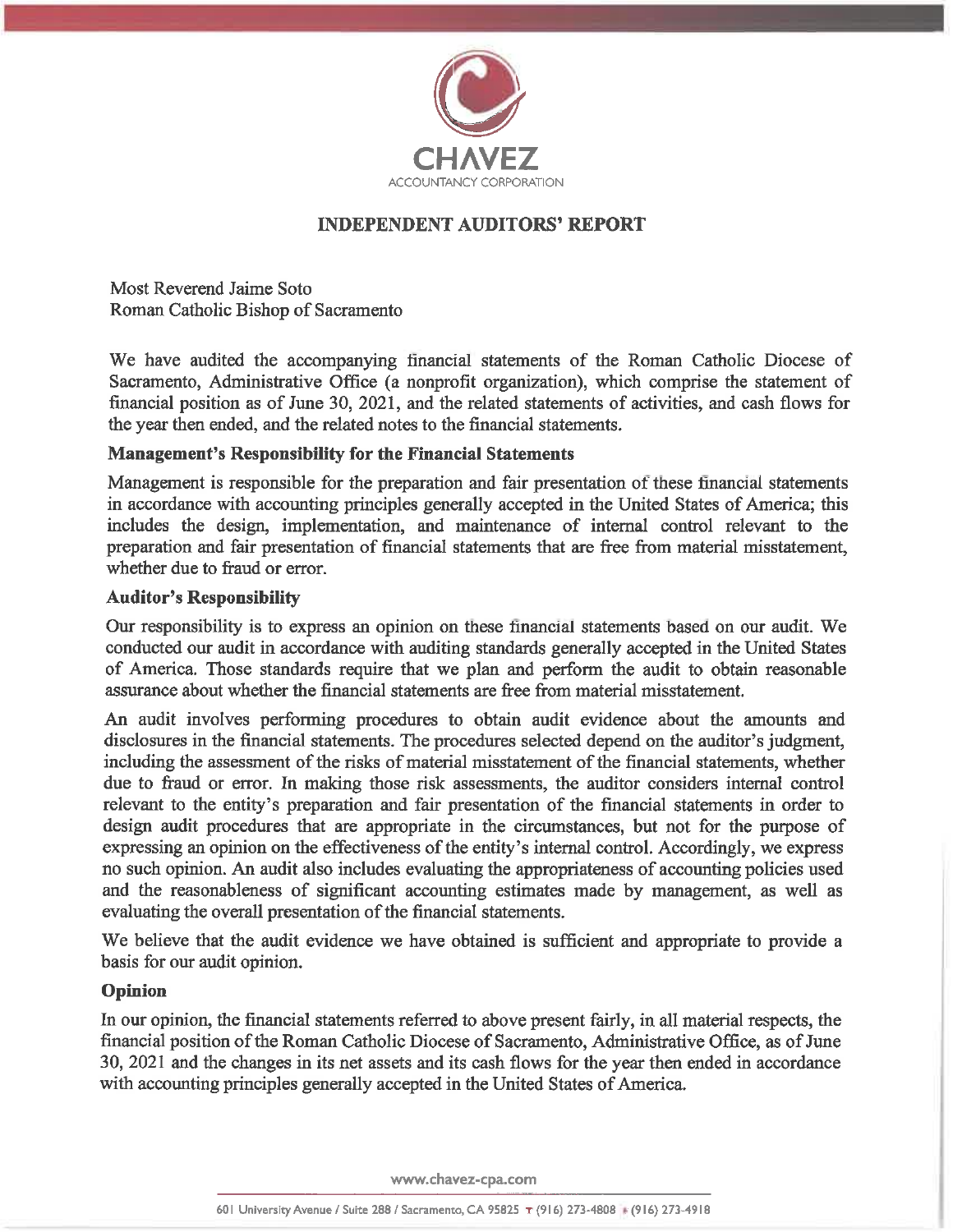#### **Report on the Supplementary Information**

Our audit was conducted for the purpose of forming an opinion on the financial statements as a whole. The supplemental schedules on pages 16 through 20 are presented for purposes of additional analysis and are not a required part of the financial statements. Such information is the responsibility of management and was derived from and relates directly to the underlying accounting and other records used to prepare the financial statements. The information has been subjected to the auditing procedures applied in the audit of the financial statements and certain additional procedures, including comparing and reconciling such information directly to the underlying accounting and other records used to prepare the financial statements or to the financial statements themselves, and other additional procedures in accordance with auditing standards generally accepted in the United States of America. In our opinion, the information is fairly stated in all material respects in relation to the financial statements as a whole.

Chung Accounting Corporain

**CHAVEZ ACCOUNTANCY CORPORATION**  Certified Public Accountants

January 27, 2022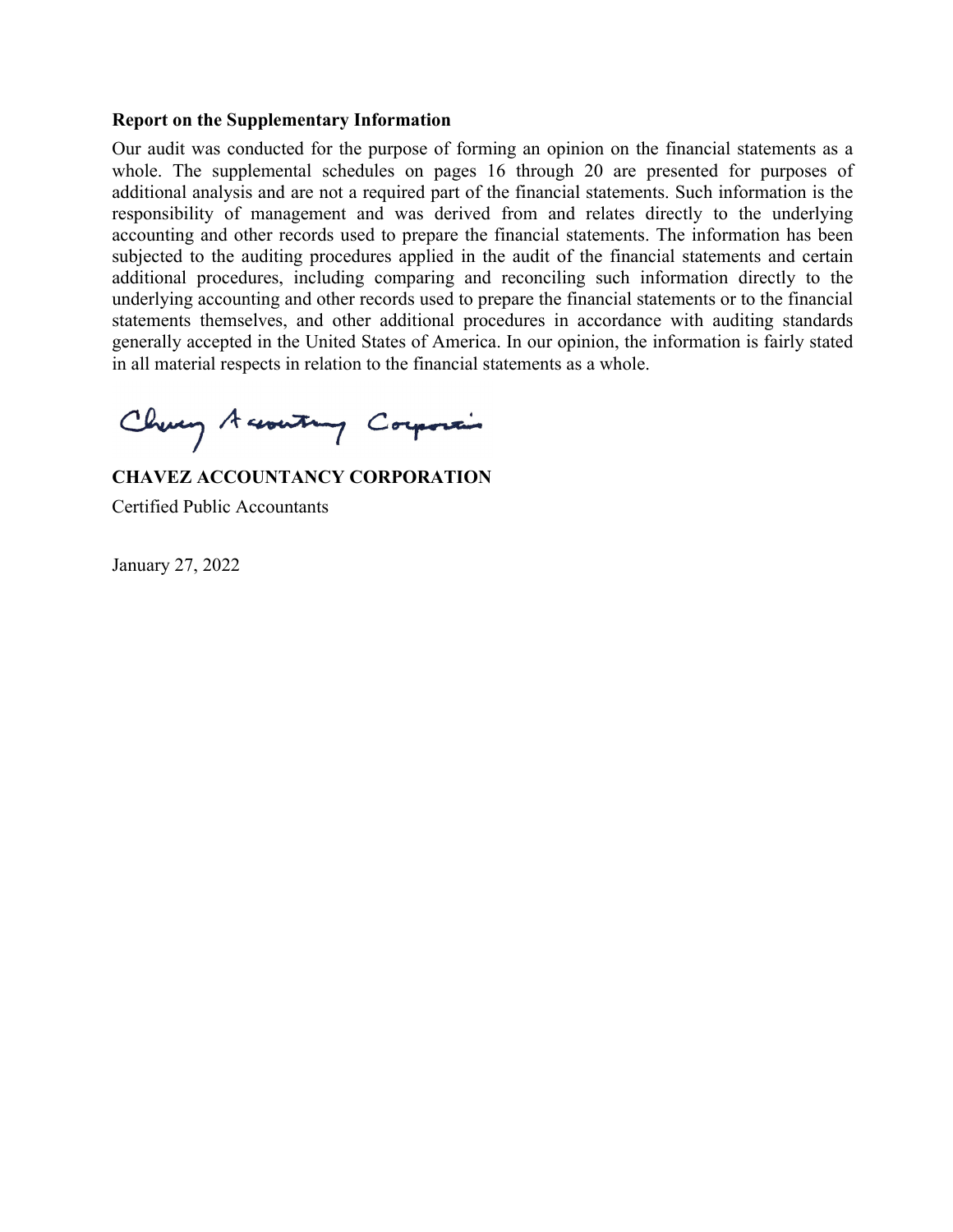# **ROMAN CATHOLIC DIOCESE OF SACRAMENTO ADMINISTATIVE OFFICE STATEMENT OF FINANCIAL POSITION June 30, 2021**

|                                         |              | <b>Without Donor</b><br><b>Restrictions</b> |    | <b>With Donor</b><br><b>Restrictions</b> |    | <b>Total</b> |
|-----------------------------------------|--------------|---------------------------------------------|----|------------------------------------------|----|--------------|
| <b>ASSETS</b>                           |              |                                             |    |                                          |    |              |
| Cash and cash equivalents               | \$           | 8,041,984                                   | \$ | 1,321,057                                | \$ | 9,363,041    |
| Marketable securities                   |              | 36,329,002                                  |    | 28,605,046                               |    | 64,934,048   |
| Accounts receivable, net                |              | 987,258                                     |    | 73,672                                   |    | 1,060,930    |
| Accounts receivable, net - insurance    |              | 213,240                                     |    |                                          |    | 213,240      |
| Interest receivable                     |              | 9,910                                       |    |                                          |    | 9,910        |
| Prepaid expenses                        |              | 168,798                                     |    |                                          |    | 168,798      |
| Notes receivable, net                   |              | 3,148,155                                   |    |                                          |    | 3,148,155    |
| Equipment, net                          |              | 634,355                                     |    |                                          |    | 634,355      |
| Real estate, net                        |              | 52,908,138                                  |    | 215,276                                  |    | 53,123,414   |
| <b>TOTAL ASSETS</b>                     | <sup>S</sup> | 102,440,840                                 | \$ | 30,215,051                               | \$ | 132,655,891  |
| <b>LIABILITIES AND NET ASSETS</b>       |              |                                             |    |                                          |    |              |
| Accounts payable                        | \$           | 974,399                                     | \$ | 66,937                                   | \$ | 1,041,336    |
| Self insurance losses payable           |              | 3,915,675                                   |    |                                          |    | 3,915,675    |
| Other liabilities                       |              | 3,706,000                                   |    | 635,880                                  |    | 4,341,880    |
| Note payable                            |              | 2,779,900                                   |    |                                          |    | 2,779,900    |
| <b>TOTAL LIABILITIES</b>                |              | 11,375,974                                  |    | 702,817                                  |    | 12,078,791   |
| <b>NET ASSETS</b>                       |              | 91,064,866                                  |    | 29,512,234                               |    | 120,577,100  |
| <b>TOTAL LIABILITIES AND NET ASSETS</b> | \$           | 102,440,840                                 | \$ | 30,215,051                               | \$ | 132,655,891  |

See accompanying notes to the financial statements.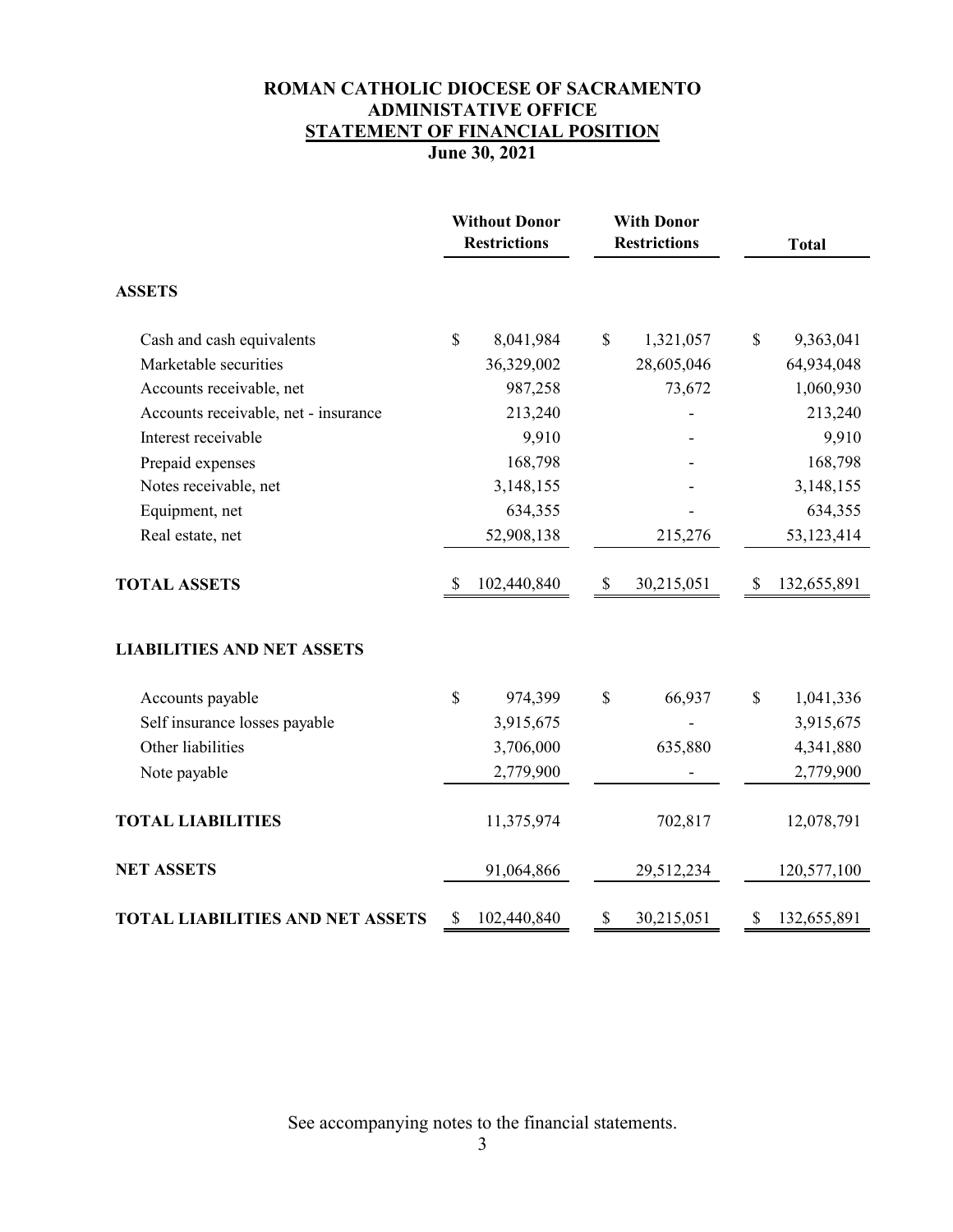# **ROMAN CATHOLIC DIOCESE OF SACRAMENTO ADMINISTATIVE OFFICE STATEMENT OF ACTIVITIES Year Ended June 30, 2021**

|                                                   | <b>Without Donor</b><br><b>Restrictions</b> | <b>With Donor</b><br><b>Restrictions</b> | Total            |
|---------------------------------------------------|---------------------------------------------|------------------------------------------|------------------|
| Revenues, Gains and Other Support                 |                                             |                                          |                  |
| Parish assessments and service fees               | \$<br>7,055,540                             | \$                                       | \$<br>7,055,540  |
| School assessments and service fees               | 759,655                                     |                                          | 759,655          |
| Self-insurance Premiums - Prob, Liab, Work Comp   | 7,740,880                                   |                                          | 7,740,880        |
| Investment income:                                |                                             |                                          |                  |
| Interest and dividends                            | 117,902                                     | 260,272                                  | 378,174          |
| Gains and (losses)                                | 562,894                                     | 4,510,031                                | 5,072,925        |
| Interest on notes receivable                      | 7,516                                       | 33,257                                   | 40,773           |
| Rental operations, net                            | 900,040                                     |                                          | 900,040          |
| Donations and bequests                            | 279,156                                     | 2,910,504                                | 3,189,660        |
| Donations - Annual Catholic Appeal                |                                             | 1,272,520                                | 1,272,520        |
| Donations - CFCS, Inc                             | 350,000                                     |                                          | 350,000          |
| Donations - St. Patrick's Fund for Children, Inc. | 175,000                                     |                                          | 175,000          |
| Donations - Special Collections, net              |                                             | 446,959                                  | 446,959          |
| Donations - Endowment                             | 827,918                                     |                                          | 827,918          |
| Program support - endowment earnings              | 52,630                                      |                                          | 52,630           |
| Other income                                      |                                             | 359,860                                  | 359,860          |
| Net assets released from restrictions:            |                                             |                                          |                  |
| Satisfaction of program requirements              | 3,925,647                                   | (3,925,647)                              |                  |
| Total Revenues, Gains and Other Support           | \$<br>22,754,778                            | \$<br>5,867,756                          | \$<br>28,622,534 |
| <b>Expenses</b>                                   |                                             |                                          |                  |
| Self-insurance program - Prob, Liab, Work Comp    | \$<br>6,967,263                             | \$                                       | \$<br>6,967,263  |
| <b>Educational services</b>                       | 2,965,116                                   |                                          | 2,965,116        |
| Administrative services                           | 2,553,913                                   |                                          | 2,553,913        |
| Ministerial services                              | 2,348,348                                   |                                          | 2,348,348        |
| Social services                                   | 2,258,454                                   |                                          | 2,258,454        |
| Parochial services                                | 1,998,528                                   |                                          | 1,998,528        |
| Depreciation on improved real estate              | 1,220,738                                   |                                          | 1,220,738        |
| Distributions - Endowments                        | 642,449                                     |                                          | 642,449          |
| Distributions - Special Collections               | 454,865                                     |                                          | 454,865          |
| Distributions - Annual Catholic Appeal operations | 453,585                                     |                                          | 453,585          |
| Other expenses                                    | 213,322                                     |                                          | 213,322          |
| Interest on due to/from                           | (7,674)                                     |                                          | (7,674)          |
| <b>Total Expenses</b>                             | 22,068,907                                  |                                          | 22,068,907       |
| Change in Net Assets                              | 685,871                                     | 5,867,756                                | 6,553,627        |
| Net Assets at beginning of year                   | 90,378,995                                  | 23,644,478                               | 114,023,473      |
| Net Assets at end of year                         | \$<br>91,064,866                            | \$<br>29,512,234                         | \$120,577,100    |

See accompanying notes to the financial statements.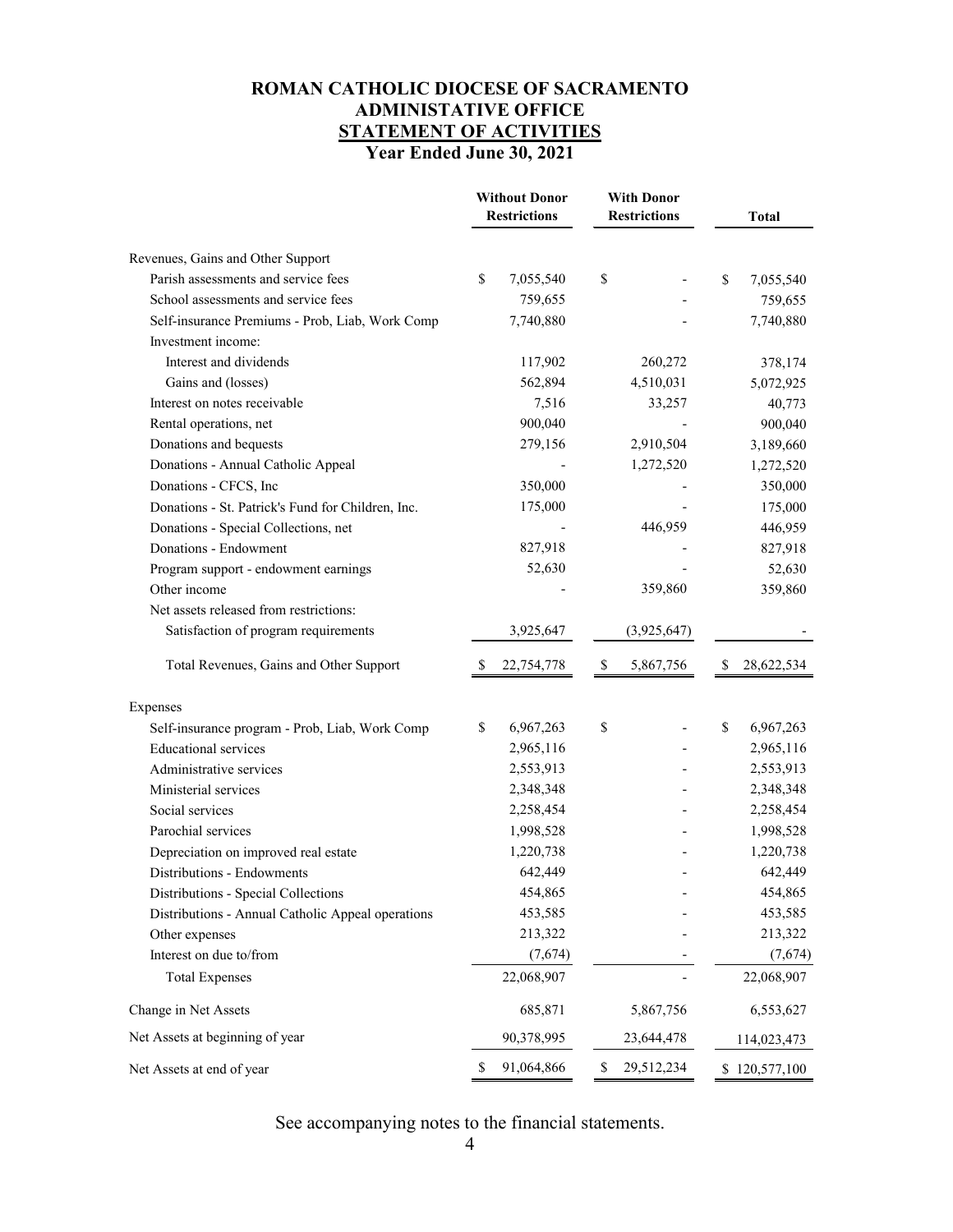# **ROMAN CATHOLIC DIOCESE OF SACRAMENTO ADMINISTATIVE OFFICE STATEMENT OF CASH FLOWS Year Ended June 30, 2021**

| Cash flows from operating activities                      |                 |
|-----------------------------------------------------------|-----------------|
| Change in net assets                                      | \$<br>6,553,627 |
| Adjustments to reconcile change in net assets to net cash |                 |
| provided by operating activities:                         |                 |
| Depreciation                                              | 1,220,738       |
| Gain on investments                                       | 379,833         |
| (Increase) Decrease in                                    |                 |
| Accounts receivable                                       | 291,181         |
| Interest receivable                                       | 36,439          |
| Prepaid expenses                                          | 227,792         |
| Increase (Decrease) in                                    |                 |
| Accounts payable                                          | (608, 801)      |
| Self insurance losses payable                             | (216, 836)      |
| Other liabilities                                         | (1,871,861)     |
| Total adjustments                                         | (541, 515)      |
| Net cash provided by operating activities                 | 6,012,112       |
| Cash flows from investing activities                      |                 |
| Sales of investments                                      | 48,827,183      |
| Purchase of investments                                   | (58,970,045)    |
| Real estate improvements                                  | (497, 792)      |
| Net cash used in investing activities                     | (10,640,654)    |
| Cash flows from financing activities                      |                 |
| Proceeds from loans payable                               | 762,931         |
| Net cash provided by financing activities                 | 762,931         |
| Net decrease in cash and cash equivalents                 | (3,865,611)     |
| Cash and cash equivalents at beginning of period          | 13,228,652      |
| Cash and cash equivalents at end of period                | \$<br>9,363,041 |

See accompanying notes to the financial statements.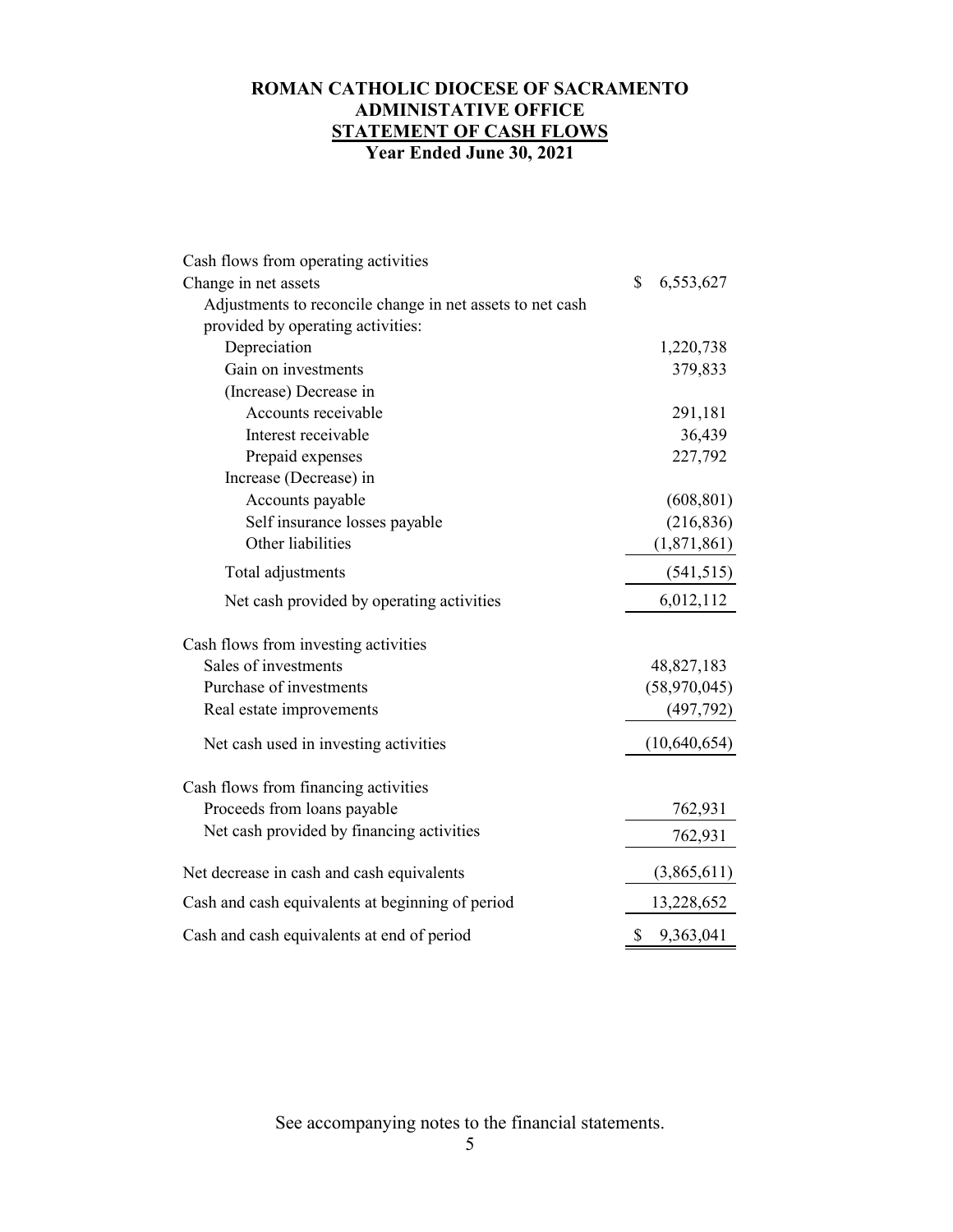## **NOTE 1 – REPORTING ENTITY:**

The Administrative Office of the Roman Catholic Diocese of Sacramento (the Organization) provides parochial, social, educational, ministerial, and administrative services. These services are provided throughout the twenty counties which comprise the Roman Catholic Diocese of Sacramento.

Included in these financial statements are all accounts maintained by and directly under the administration of the Administrative Office of the Roman Catholic Diocese of Sacramento. The accounts of parishes, schools, and other affiliated organizations are not included in these financial statements except to the extent that financial transactions between the Organization and these entities have occurred.

## **NOTE 2 – SUMMARY OF SIGNIFICANT ACCOUNTING POLICIES:**

The following items set forth the significant accounting policies that are followed in preparing and presenting the financial statements, and are not disclosed elsewhere in the notes to the financial statements.

- **a. Standards of reporting** The accompanying financial statements have been prepared substantially in accordance with the standards adopted by the United States Conference of Catholic Bishops in concert with standards provided by the Financial Accounting Standards Board. The financial statements are prepared using the accrual basis of accounting. Revenues are recognized when earned and expenses are recognized when incurred.
- **b. Basis of presentation -** The financial statements of the Organization have been prepared on the accrual basis of accounting. The Organization reports information regarding its financial position and activities according to two classes of net assets; net assets without donor restriction and net assets with donor restriction.
- **c. Net Assets -** In August 2016, the Financial Accounting Standards Board (FASB) issued Accounting Standards Update (ASU) No. 2016-14 Not-for-Profit Entities (Topic 958): Presentation of Financial Statements of Not-for-Profit Entities. The Organization has adopted the standard as of July 1, 2018 and has adjusted the presentation in these financial statements accordingly, through inclusion of information about expenses (Note 14), and changes to the presentation of net asset classification on the financial statements as described below. Accordingly, net assets and changes therein are classified and reported as follows:
	- **i.** Net Assets Without Donor Restriction Net assets that are not subject to or are no longer subject to donor-imposed stipulations.
	- **ii. Net Assets With Donor Restrictions -** Net assets whose use is limited by donor- imposed time and/or purpose restrictions.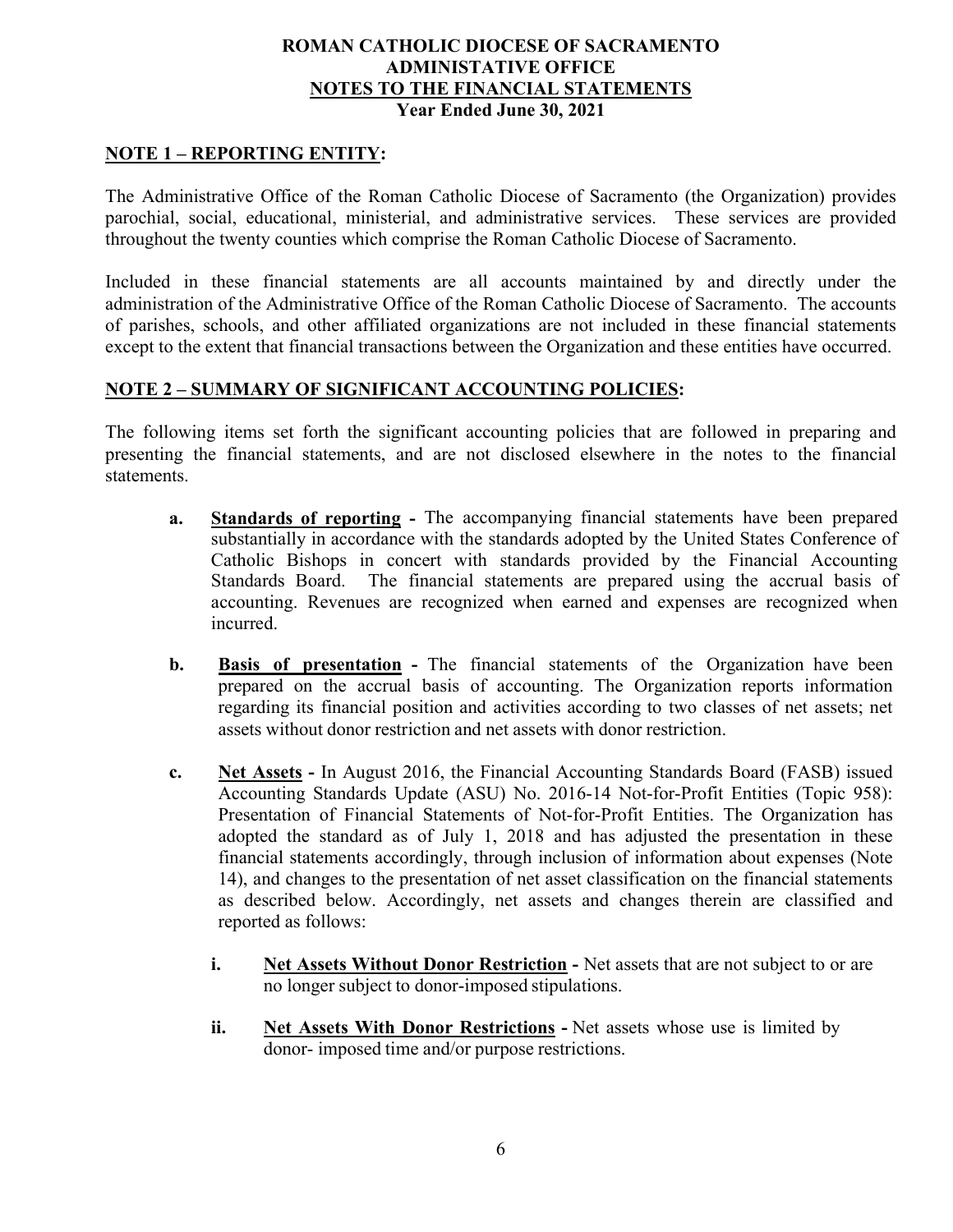### **NOTE 2 – SUMMARY OF SIGNIFICANT ACCOUNTING POLICIES (Continued):**

Revenues are reported as increases in net assets without donor restriction unless use of the related assets is limited by donor-imposed restrictions. Expenses are reported as decreases in net assets without donor restriction. Gains and losses on investments and other assets or liabilities are reported as increases or decreases in net assets without donor restrictions unless their use is restricted by explicit donor stipulation or by law. Expirations of donor restrictions on the net assets (i.e., the donor- stipulated purpose has been fulfilled and/or the stipulated time period has elapsed) are reported as reclassifications between the applicable classes of net assets. The Organization has adopted a policy to classify donor restricted contributions as without donor restrictions to the extent that donor restrictions were met in the year the contribution was received.

- **d. Use of estimates -** The preparation of financial statements in conformity with accounting principles generally accepted in the United States of America requires management to make estimates and assumptions. These assumptions affect the reported amounts of assets and liabilities, the disclosure of contingent assets and liabilities at the date of the financial statements, and the reported amounts of revenue and expenses during the reporting period. Actual results could differ from those estimates.
- **e. Fair values of financial instruments -** The Organization's financial instruments, none of which are held for trading purposes, include cash, investments, and notes receivable. The Organization estimates that the fair value of all financial instruments at June 30, 2021 does not differ materially from the aggregate carrying values of those instruments as reported in the accompanying Statement of Financial Position. The estimated fair value amounts have been determined by the Organization using available market information and appropriate valuation methodologies. Considerable judgment is necessarily required in interpreting market data to develop the estimates of fair value, and accordingly, the estimates are not necessarily indicative of the amounts that the Organization could realize in a current market exchange.
- **f.** Cash equivalents Cash equivalents consist of securities with original terms of maturity of less than three months and are recorded at cost which approximates market value.
- **g. Accounts receivable and notes receivable -** The accounts receivable and notes receivable balances are net of allowances for doubtful accounts of \$1,240,721, respectively. The allowances are based on prior years' experience and management's analysis of possible uncollectible accounts. Accounts and notes receivable are charged against the allowance for doubtful accounts when management believes that collectability is unlikely.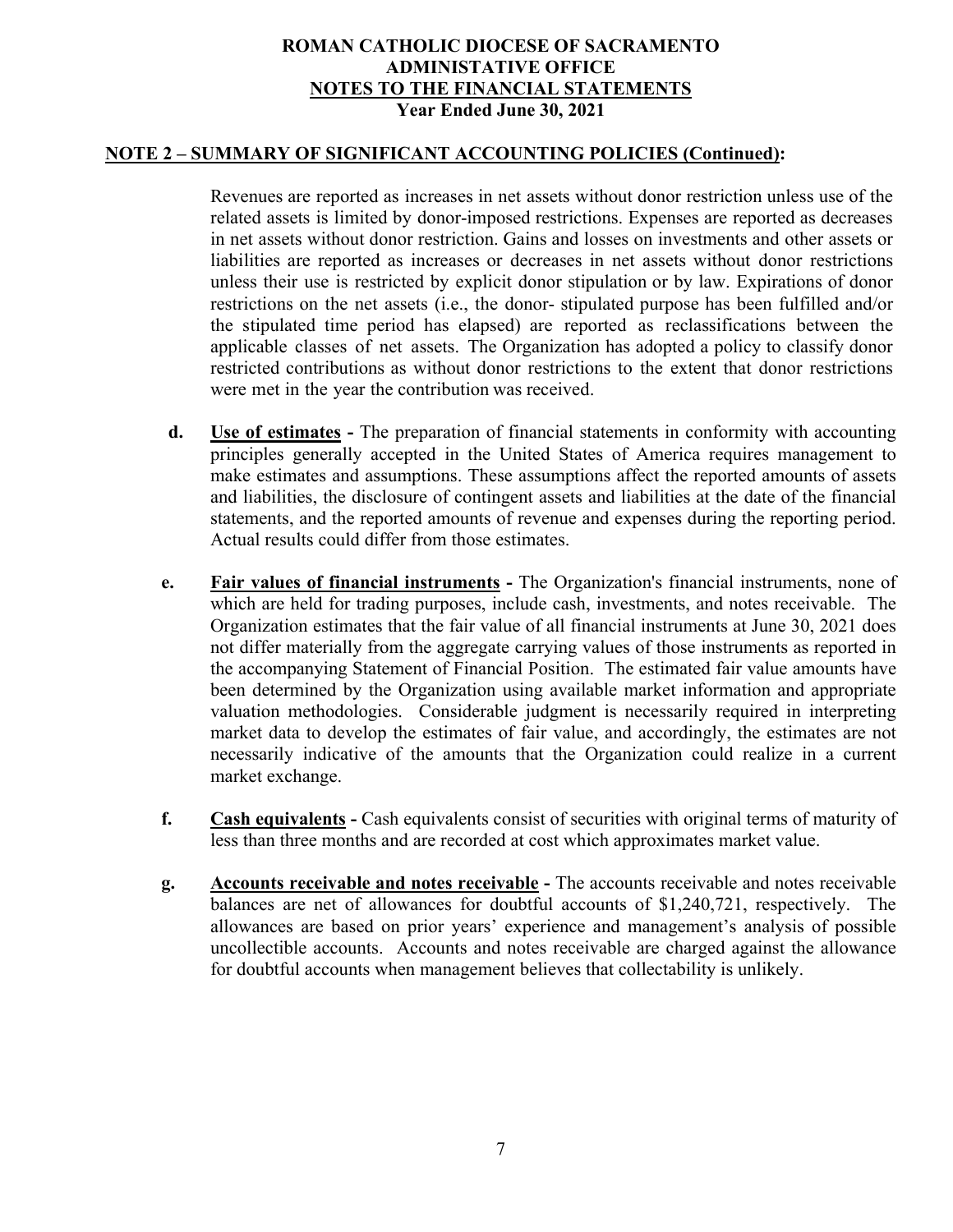#### **NOTE 2 – SUMMARY OF SIGNIFICANT ACCOUNTING POLICIES (Continued):**

- **h. Real Estate and Equipment** Real estate and equipment are stated at cost or at fair value at the date of donation. Acquisitions of real estate and equipment in excess of \$15,000 and all expenditures for repairs, maintenance, and betterments that materially prolong the useful lives of the assets are capitalized. The Organization's policy is to provide for depreciation using the straight-line method over the estimated useful lives of the assets, which range from 3 to 50 years. Real estate and equipment are net of accumulated depreciation of \$19,644,987. Depreciation expense was \$1,220,738 on real estate and equipment respectively for the year ended June 30, 2021.
- **i. Other matters -** All gains and losses arising from the sale, collection, or other disposition of investments and other noncash assets are accounted for in the fund which owned the asset. Ordinary income from investments and receivables is accounted for in the fund owning the assets.
- **j. Income taxes** Under Internal Revenue Code Section 501(c)(3), the Roman Catholic Diocese of Sacramento, Administrative Office, has been determined to be exempt from federal and California state income taxes.
- **k. Significant concentrations of credit risk -** The Organization maintains cash balances at several financial institutions including investment brokerage houses. Accounts at some of these institutions are insured by the Federal Deposit Insurance Corporation up to \$250,000. At June 30, 2021, the Organization's uninsured balances totaled \$8,212,376. To date, the Organization has not experienced any losses on these accounts.
- **l. Subsequent events -** Subsequent events have been evaluated through November 24, 2021, which is the date the financial statements were available to be issued.

### **NOTE 3 – MARKETABLE SECURITIES:**

Marketable securities are recorded at fair market value. The Organization's policy is to invest in nonspeculative issues providing safety of capital, current income, and sustained growth. Investments consist principally of stocks, corporate bonds, and U.S. Treasury obligations.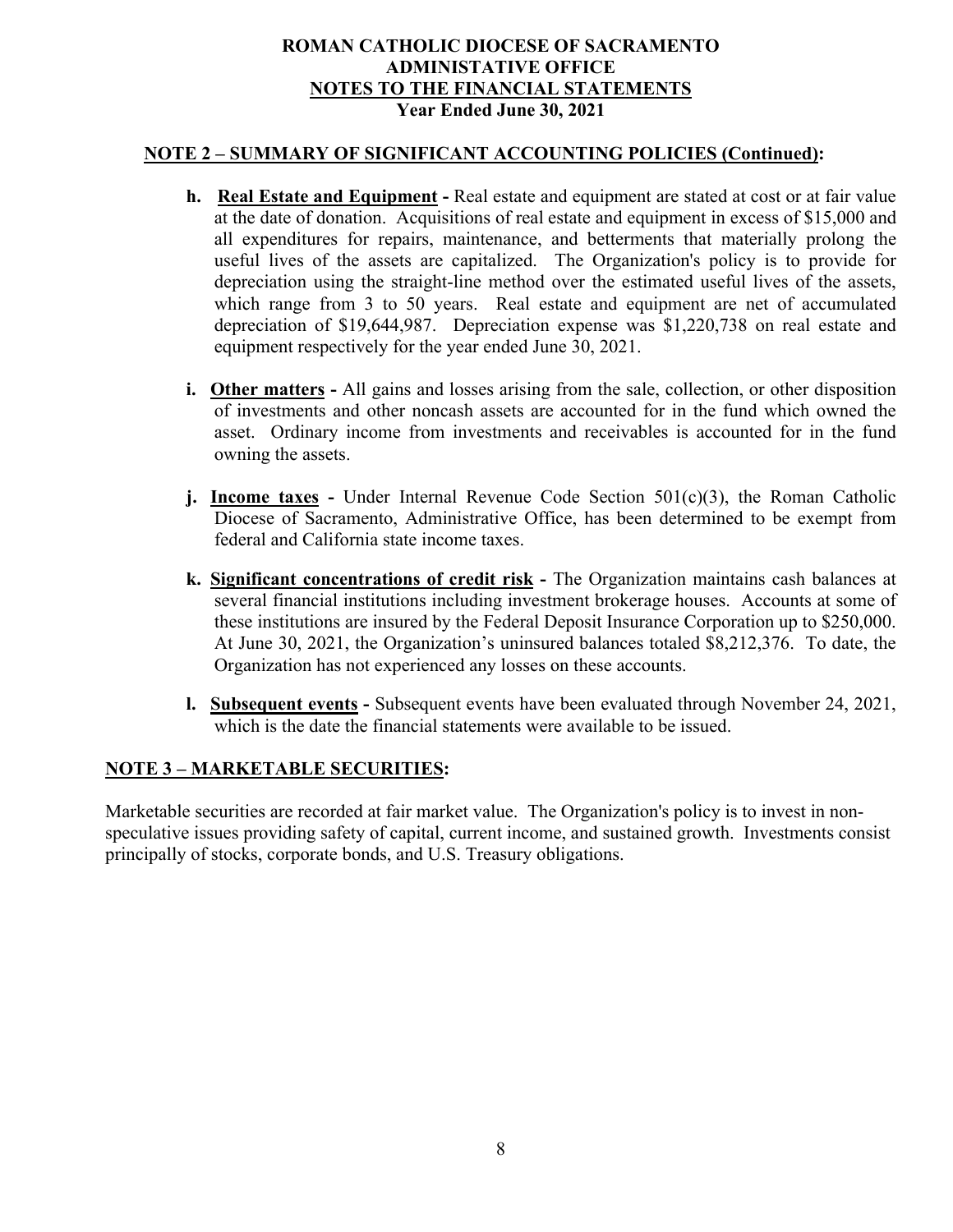# **NOTE 3 – MARKETABLE SECURITIES (Continued):**

A summary of marketable securities follows:

| Government fixed income securities                               | \$<br>26,347,042 |
|------------------------------------------------------------------|------------------|
| Non-government fixed income securities                           | 273,202          |
| <b>CUIT Short Bond Fund</b>                                      | 8,849,451        |
| <b>CUIT Money Market Fund</b>                                    | 4,029,756        |
| <b>CUIT Opportunistic Bond Fund</b>                              | 4,279,816        |
| <b>CUIT</b> Intermediate Diversified Bond Fund                   | 4,212,226        |
| <b>CUIT Multi-Style Equity Fund</b>                              | 4,499,876        |
| <b>CUIT Core Equity Index Fund</b>                               | 2,946,650        |
| <b>CUIT Small Capitalization Equity Index Fund</b>               | 1,425,886        |
| <b>CUIT</b> International Equity Fund                            | 5,580,613        |
| <b>CUIT</b> International Small Capitalization Equity Index Fund | 720,058          |
| <b>Mutual Funds - Equities</b>                                   | 181,831          |
| Equities                                                         | 1,587,640        |
|                                                                  |                  |
| Total                                                            | \$<br>64,934,048 |

### **NOTE 4 – NOTES RECEIVABLE, NET:**

Notes receivable includes one note secured by a deed of trust, and various unsecured notes, as follows:

| Promissory Note, secured by deed of trust payments based on milestones<br>including a fixed rate of 2.0% due October 12, 2021.                                                                           | \$<br>1,350,000 |
|----------------------------------------------------------------------------------------------------------------------------------------------------------------------------------------------------------|-----------------|
| Various unsecured notes receivable, with monthly and yearly payments at<br>various interest rates that range from 0.0% to 6.25%, and various maturity dates,<br>net of allowances for doubtful accounts. | 1,798,155       |
|                                                                                                                                                                                                          |                 |
| Subtotal                                                                                                                                                                                                 | 3,148,155       |
| Current portion                                                                                                                                                                                          | 2,242,257       |
| Long-term notes                                                                                                                                                                                          | 905,898         |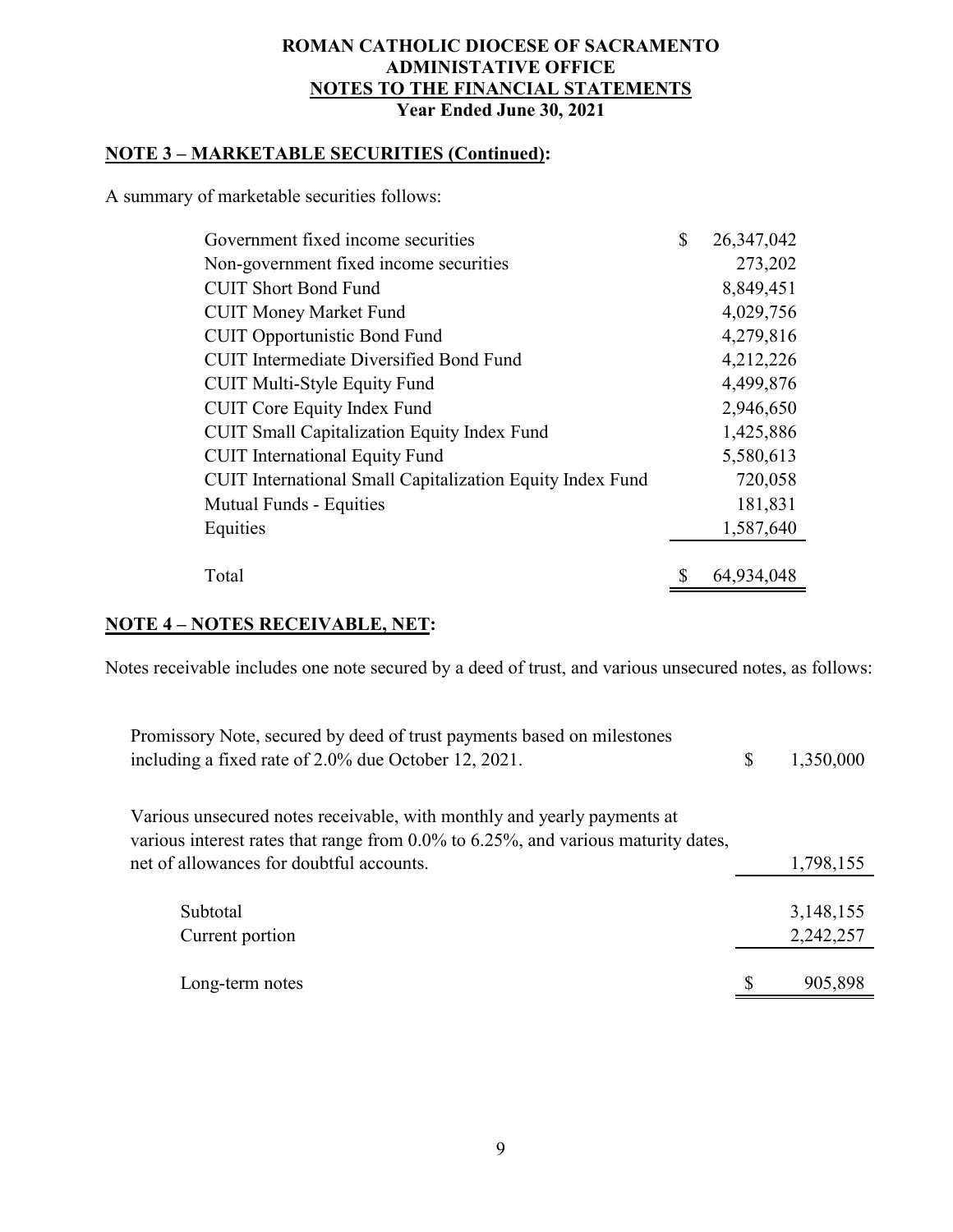### **NOTE 5 – REAL ESTATE, NET:**

Real estate consists of the following:

| Depreciable real estate        | 62,840,798<br>S |  |
|--------------------------------|-----------------|--|
| Non-depreciable real estate    | 9,927,603       |  |
| Total                          | 72,768,401      |  |
|                                |                 |  |
| Less: accumulated depreciation | (19, 644, 987)  |  |
|                                |                 |  |
| Net real estate                | 53,123,414      |  |

## **NOTE 6 – LOAN PAYABLE:**

| Loan payable with original principal of \$2,779,900 to Notre Dame     |           |
|-----------------------------------------------------------------------|-----------|
| Federal Credit Union under the Paycheck Protection Program. Loan is   |           |
| payable in monthly installments of \$156,446 with 1.0% fixed interest |           |
| rate. The loan was forgiven on July 31, 2021.                         | 2,779,900 |
| Current portion                                                       | 2,779,900 |
| Long-term debt                                                        |           |

On May 15, 2020, the Organization received loan proceeds in the amount of \$2,779,900 under the Paycheck Protection Program ("PPP"). The loan was set to mature on May 15, 2022 and bears interest at a rate of 1.00% per annum, payable monthly commencing on December 15, 2020. The loan may be prepaid by the Borrower at any time prior to maturity with no prepayment penalties. The PPP, established as part of the Coronavirus Aid, Relief and Economic Security Act ("CARES Act"), provides for loans to qualifying businesses/organization for amounts up to 2.5 times the average monthly payroll expenses of the qualifying business/organization. Under the terms of the PPP, certain amounts of the loan may be forgiven if they are used for qualifying expenses as described in the CARES Act. On July 31, 2021 the loan was fully forgiven.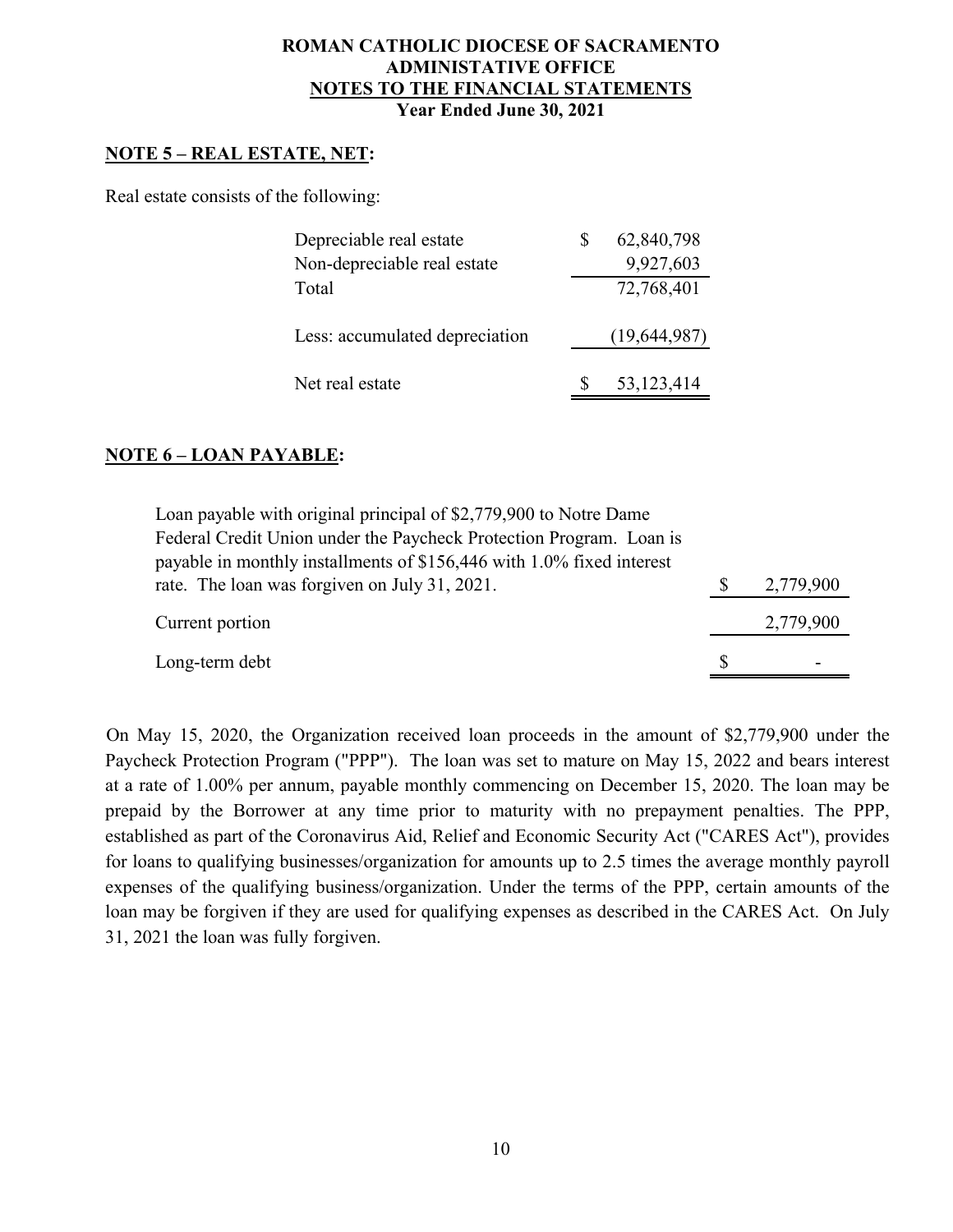## **NOTE 7 – PROPERTY, LIABILITY, WORKERS COMPENSATION, AND UNEMPLOYMENT:**

The Organization manages the Property, Liability, Workers Compensation, and Unemployment insurance programs for the administrative offices and participating parishes, schools, and other affiliated organizations within the Diocese of Sacramento.

Self-insured liabilities are reported when it is probable that a loss has occurred and the amount of the loss can be reasonably estimated. Liabilities include an amount for claims that have been incurred but not reported.

Since self-insured claims depend on such complex factors as inflation, changes in legal doctrines, and damage awards, the process used in computing claims liability does not necessarily result in an exact amount. These liabilities are evaluated on a case-by-case basis and are re-evaluated periodically to take into consideration historical experience of the more recently resolved claims, the frequency of claims, and other economic and social factors.

## **NOTE 8 – EMPLOYEE HEALTH BENEFITS**

The Organization discontinued this Self-insured Employee Health Benefits program effective December 31, 2017. The final claims run out is complete and is included in these financial statements. The Organization joined the Religious Employers Trust Association to provide for employee health benefits effective January 1, 2018.

### **NOTE 9 – ENDOWMENT FUND:**

The Endowment Fund includes donor restricted monies received by the Organization under the condition that the funds be held and invested in perpetuity. As required by GAAP, net assets associated with endowment funds are classified and reported based on the existence of donor-imposed restrictions. Earnings are released when spent in accordance with the donor's purpose.

The Organization's policy is to invest in nonspeculative issues providing safety of capital, current income, and sustained growth; while complying with the United States Conference of Catholic Bishops' policies regarding socially responsible investing.

| Endowment net assets, beginning of the year | 12,404,886 |
|---------------------------------------------|------------|
| Investment income                           | 2,882,625  |
| Contributions                               | 449,184    |
| <b>Distributions</b>                        | (642, 449) |
| Endowment net assets, ending of the year    | 15,094,246 |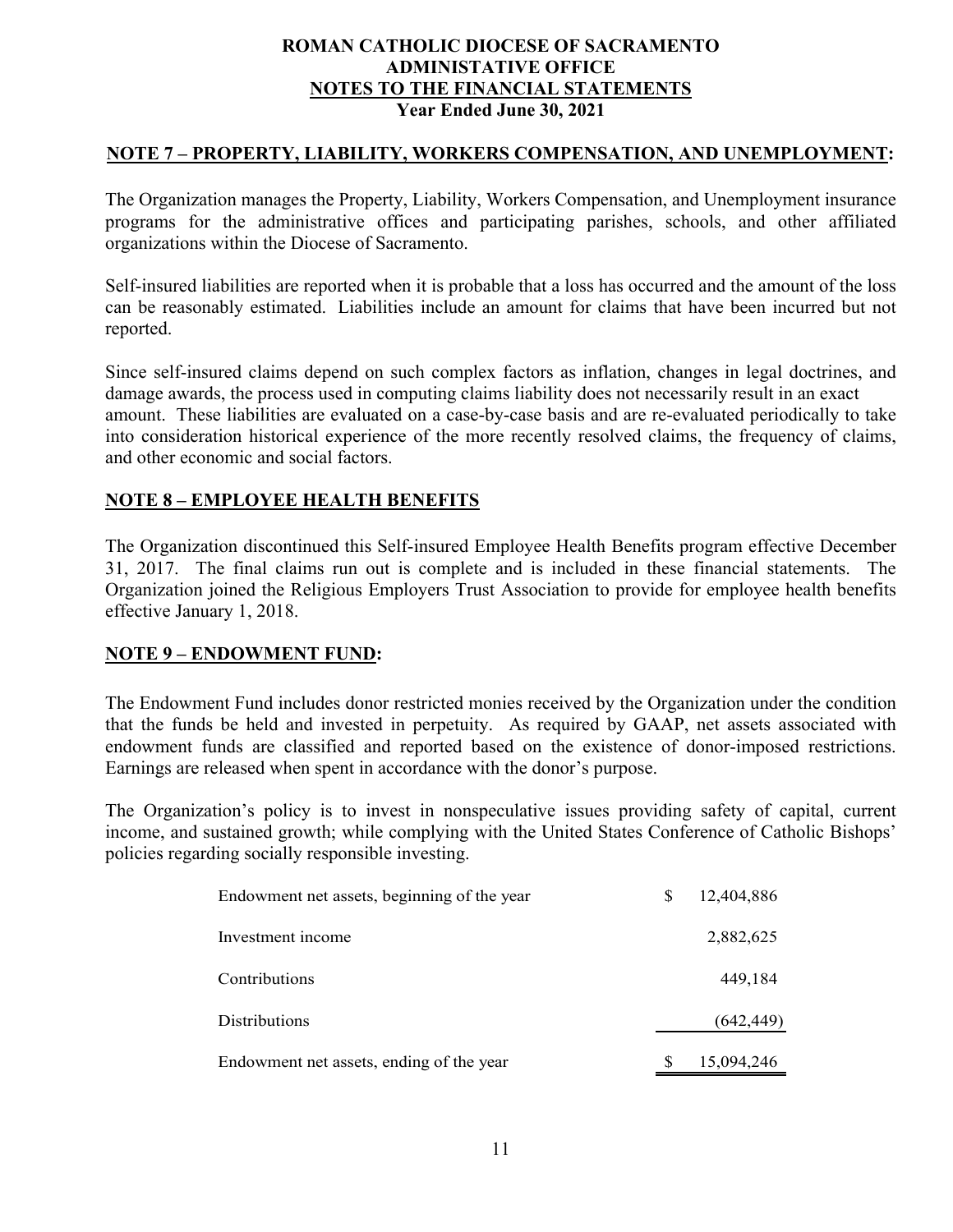### **NOTE 9 – ENDOWMENT FUND (Continued):**

The endowments are for the following restricted purposes:

| Schools and scholarships  | 13,344,862 |
|---------------------------|------------|
| Seminarians and vocations | 1,720,300  |
| Other                     | 29,084     |
|                           | 15,094,246 |

### **NOTE 10 – DEFINED BENEFIT PENSION PLAN FOR LAY EMPLOYEES:**

The Organization sponsored a qualified, diocesan-wide, non-contributory, multi-employer, defined benefit pension plan (a cash balance plan) covering substantially all lay employees of participating employers in the Diocese of Sacramento. The Plan was frozen effective December 31, 2018. The contribution percentage paid by participating employers, including the Organization, was 8.5% of gross wages during the year. The total contributions made by the Organization during the year ended June 30, 2021 was \$306,640. The portion of the plan's funded status as it relates directly to the Administrative Office has not been determined. The Organization believes that any over or under funding of the plan as it relates to the Organization's share is not material to these financial statements.

### **NOTE 11 – EMPLOYER SPONSORED 403(b) PLAN:**

Effective January 1, 2019, the Organization adopted a new employer sponsored 403(b) Plan. The Plan is a diocesan wide, non-contributory, multi-employer plan, and covers substantially all full-time employees in the Diocese of Sacramento. Effective January 1, 2019, all eligible employees receive into their 403(b) accounts an employer contribution equal to 6% of their gross pay. The total contributions made by the Organization during the year ended June 30, 2021 was \$307,325. Participating employers contribute 8.5% of gross payroll to cover the prescribed 403(b) contributions and provide additional funding to the frozen defined benefit plan noted in Note 10 above.

### **NOTE 12 – DEFINED BENEFIT PENSION PLAN FOR PRIESTS:**

The Organization sponsors a qualified, diocesan-wide, non-contributory, multi-employer, defined benefit pension plan covering all priests who are ordained or incardinated in the Diocese of Sacramento and hold an assignment in the diocese. The Plan benefit is based upon a priest's years of service in the Diocese of Sacramento. The Plan is funded via contributions made by all participating employers on an annual premium per priest basis. The premium paid per priest for the year ended June 30, 2021 by participating employers, including the Organization, was \$11,372 per priest. The total contributions made by the Organization during the year ended June 30, 2021 was \$47,383. For the year ended June 30, 2020, the portion of the multi-employer plan's funded status as it relates directly to the Administrative Office has not been determined. The Organization believes that any over or under funding of the plan as it relates to the Organization's share is not material to these financial statements.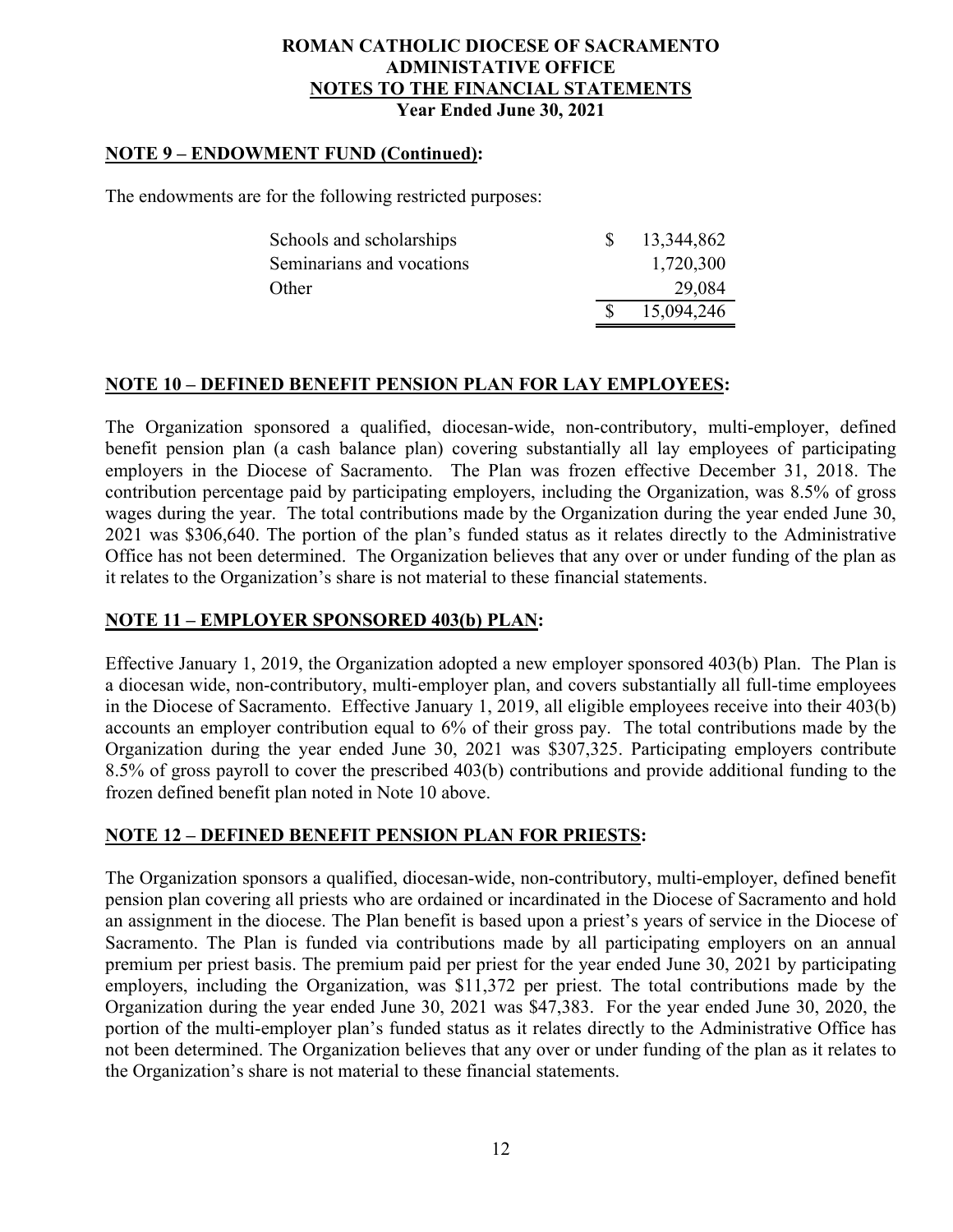#### **NOTE 12 – DEFINED BENEFIT PENSION PLAN FOR PRIESTS (Continued):**

The Qualified Plan described above provides a basic benefit for all eligible priests. A non-qualified Supplemental Plan provides additional miscellaneous benefits.

### **NOTE 13 – RELATED PARTY TRANSACTIONS:**

The Organization, pursuant to formal contracts, provides day to day management, financial and administrative services to its supporting organizations, including The Parochial Fund, Inc. and The Catholic Foundation of the Diocese of Sacramento, Inc. For these services, the supporting organizations each pay the Organization a monthly reimbursement for services provided. During the year, the Organization received reimbursement of \$740,056 for these services.

### **NOTE 14 – FAIR VALUE MEASUREMENTS:**

Accounting standards establish a framework for measuring fair value. That framework provides a fair value hierarchy that prioritizes the inputs to valuation techniques used to measure fair value. The hierarchy gives the highest priority to unadjusted quoted market prices in active markets for identical assets or liabilities (level 1 measurements) and the lowest priority to unobservable inputs (level 3 measurements). The three levels of the fair value hierarchy are described as follows:

- Level 1 Inputs to the valuation methodology are unadjusted quoted market prices for identical assets or liabilities in active markets.
- Level 2 Inputs to the valuation methodology include quoted prices for similar assets or liabilities in active markets; quoted prices for identical or similar assets or liabilities in inactive markets; inputs other than quoted prices that are observable for the asset or liability; or inputs that are derived principally from or corroborated by observable market data by correlation or other means. If the asset or liability has a specified (contractual) term, the level 2 input must be observable for substantially the full term of the asset or liability.
- Level 3 Inputs to the valuation methodology are unobservable and significant to the fair value measurement.

Within the fair value hierarchy, the Organization has marketable securities included on the statement of financial position that are comprised of U.S. treasury obligations, non-governmental securities, equities and mutual investment funds of \$28,897,977 which are a Level 1 input and \$36,817,530 which are a Level 2 input as of June 30, 2021.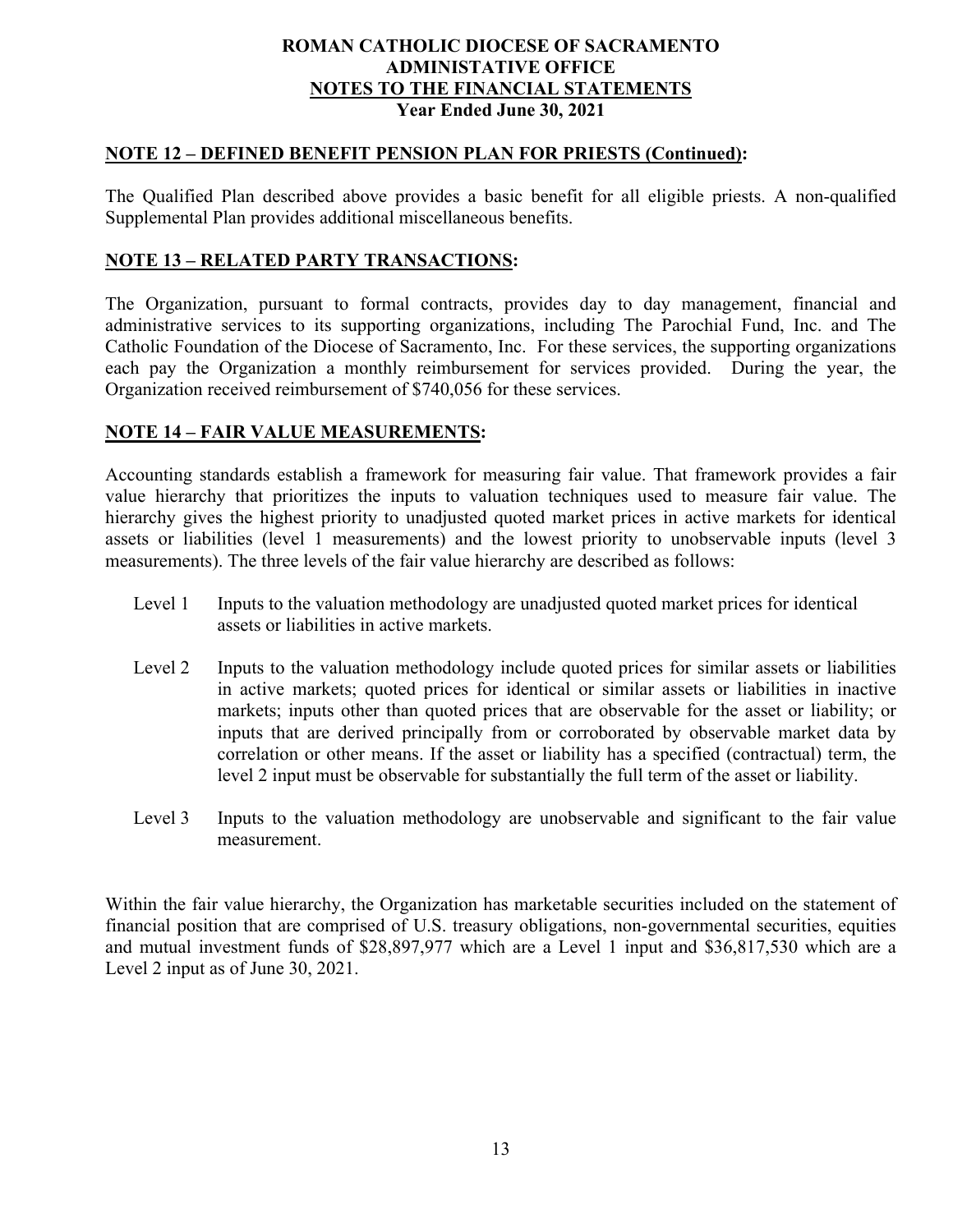# **NOTE 15 – FUNCTIONAL EXPENSE CLASSIFICATION:**

The financial statements report certain categories of expenses that are attributable to programs and general and administrative services. The schedule below details the expenses by category.

|                                     | Program |                 | <b>General</b> and<br>Administrative |           |              |              |
|-------------------------------------|---------|-----------------|--------------------------------------|-----------|--------------|--------------|
|                                     |         | <b>Services</b> |                                      |           |              | <b>Total</b> |
| Prop, Liab, Work Comp Insurance     | \$      | 6,986,134       | \$                                   | 1,271     | $\mathbb{S}$ | 6,987,405    |
| Personnel                           |         | 4,678,114       |                                      | 1,059,416 |              | 5,737,530    |
| Ministerial                         |         | 1,978,459       |                                      | 123,723   |              | 2,102,182    |
| Social Service - ACA grants         |         | 1,891,289       |                                      |           |              | 1,891,289    |
| Depreciation                        |         | 18,038          |                                      | 1,202,700 |              | 1,220,738    |
| Occupancy                           |         | 345,601         |                                      | 591,492   |              | 937,093      |
| Distributions - Special Collections |         | 829,686         |                                      |           |              | 829,686      |
| Distributions - Endowments          |         | 642,449         |                                      |           |              | 642,449      |
| Audit/legal/other professional      |         | 208,146         |                                      | 205,659   |              | 413,805      |
| Dues and memberships                |         | 53,896          |                                      | 230,310   |              | 284,206      |
| Advertising                         |         | 203,173         |                                      | 19,450    |              | 222,623      |
| Property expense                    |         | 71,507          |                                      | 98,998    |              | 170,505      |
| Other expense                       |         | 147             |                                      | 169,956   |              | 170,103      |
| Building maintenance                |         | 110,982         |                                      | 58,222    |              | 169,204      |
| Auto expense                        |         | 106,058         |                                      | 15,143    |              | 121,201      |
| Donations                           |         | 97,210          |                                      |           |              | 97,210       |
| Travel/training/functions           |         | 23,912          |                                      | 27,566    |              | 51,478       |
| Donor restricted donations          |         | 20,200          |                                      |           |              | 20,200       |
| <b>Total Expenses</b>               |         | 18,265,001      | \$                                   | 3,803,906 | \$           | 22,068,907   |